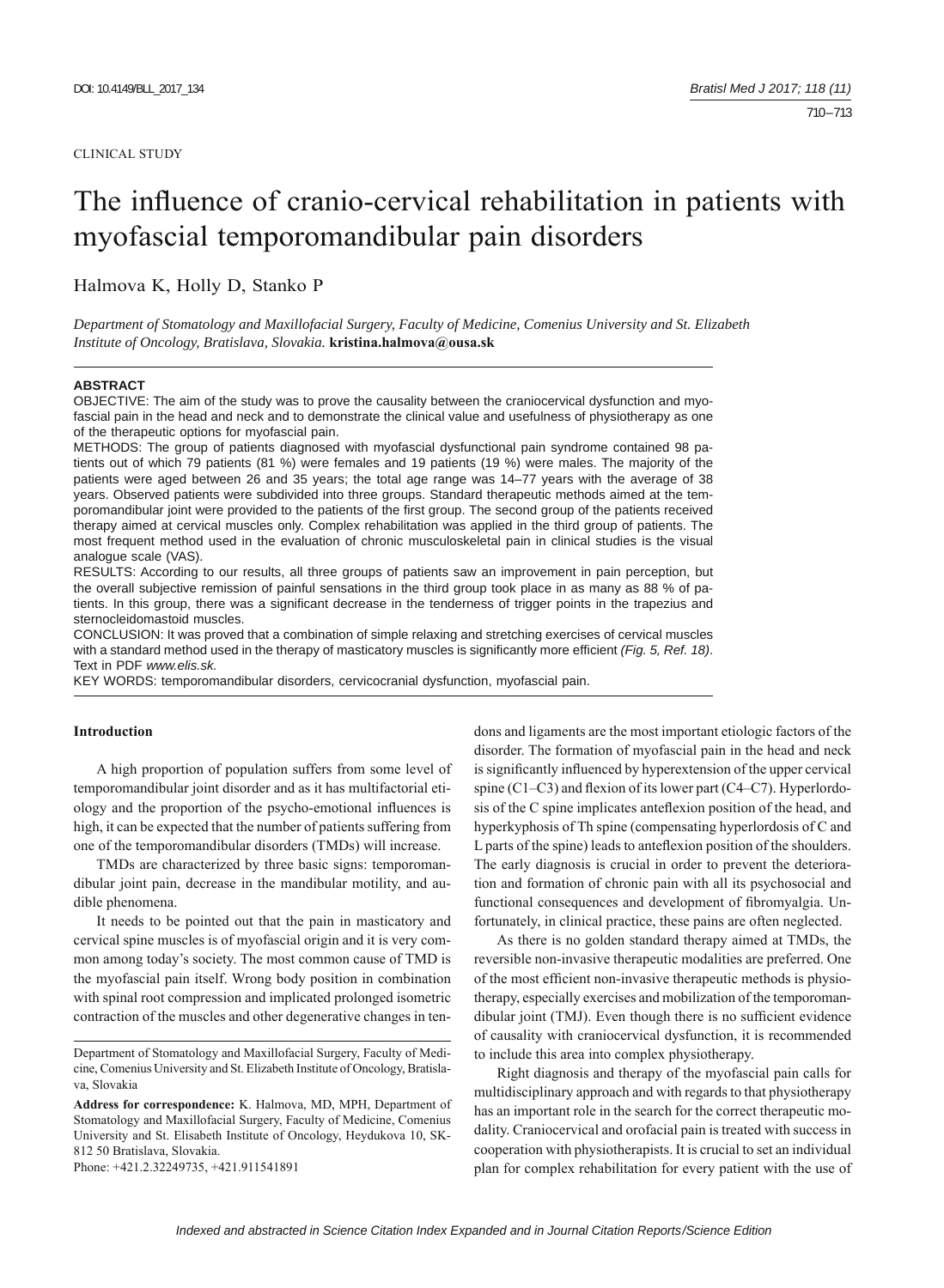manual and physical therapy aimed not only at TMJ, but also at the body as a whole, right posture of the head and body, as well as at the removal of trigger points (TrPs).

In the group of patients observed in our clinic between 2012– 2014, the proved causality was between cervicocranial dysfunction and myofascial pain in the area of the head and neck, and the clinical value and usefulness of the physical therapy as one of the therapeutic modalities of treatment of myofascial pain was confirmed.

# **Materials and methods**

In order to collect relevant data, all patients diagnosed with myofascial disease pain syndrome (MDPS) examined at the Department of Stomatology and Maxillofacial Surgery Faculty of Medicine, Comenius University and St. Elizabeth Institute of Oncology in Bratislava from January 2012 to January 2014 were included in the study. In this period, there were 133 patients diagnosed with temporomandibular joint disorder. Patients with confirmed X-ray changes in open and closed mouth positions and patients with general inflammatory diseases were excluded from the study. The total number of patients with the diagnosis of MDPS was 98, out of which 79 (81 %) were females and 19 (19 %) males. The majority of the patients were aged between 26



**Fig. 1. Division of the patients into groups by age.**



**Fig. 2 Proportion of the patients in the therapeutic groups.**



**Fig. 3. Visual Analogue Scale.**

and 35 years, total age range was  $14 - 77$  years with the average of 38 years (Fig. 1).

The patients were divided into three groups.

The first group consisted of patients treated with standard methods aimed at the area of TMJ provided in ambulatory setting: rest, analgesics, myorelaxing agents, splint therapy and Schulte's exercises. There were 33 patients (34 %) participating in this group.

In the second group, the therapy provided was aimed exclusively at cervical spine muscles. Patients received instructions from our rehabilitation center, focused on the most impacted muscles according to palpation examination. There were 31 (31 %) participants in this group.

The third group of patients consisted of 34 patients (35 %), and underwent complex rehabilitation with the use of physical and manual therapy, focused not only on TM joint, but on the body as a whole, right posture of the head and body as well as on removal of TrP (Fig. 2).

Considering that pain is one of the most frequent reasons for visiting the healthcare facilities  $(1, 2)$ , the quantification of pain relief is a common tool in evaluating the results and efficiency of TM disorders therapy. The visual analogue scale is the most widely used method in evaluation of chronic musculoskeletal pain in clinical studies. VAS is targeted on the measurement of one component only; it is easy and fast to fill the form and not disturbing for the patient. A study from Germany by Piekartz and Ludtke  $(2011)$   $(3)$  evaluates the efficacy of TMDs and cervical muscles therapy by measuring the craniofacial pain intensity using the colored VAS (Fig. 3).

The presence and location of TrP was examined by palpation in each group. There is no normative evaluation for muscular tonus using this method. In our group of patients, subjective pain sensations during palpation were measured using the VAS before and after the therapy.

An X-ray of cervicocranial spine was made for all the patients in sagittal and anteroposterior projection based on Harrison's study (4) describing four basic configurations of cervical spine in sagittal projection.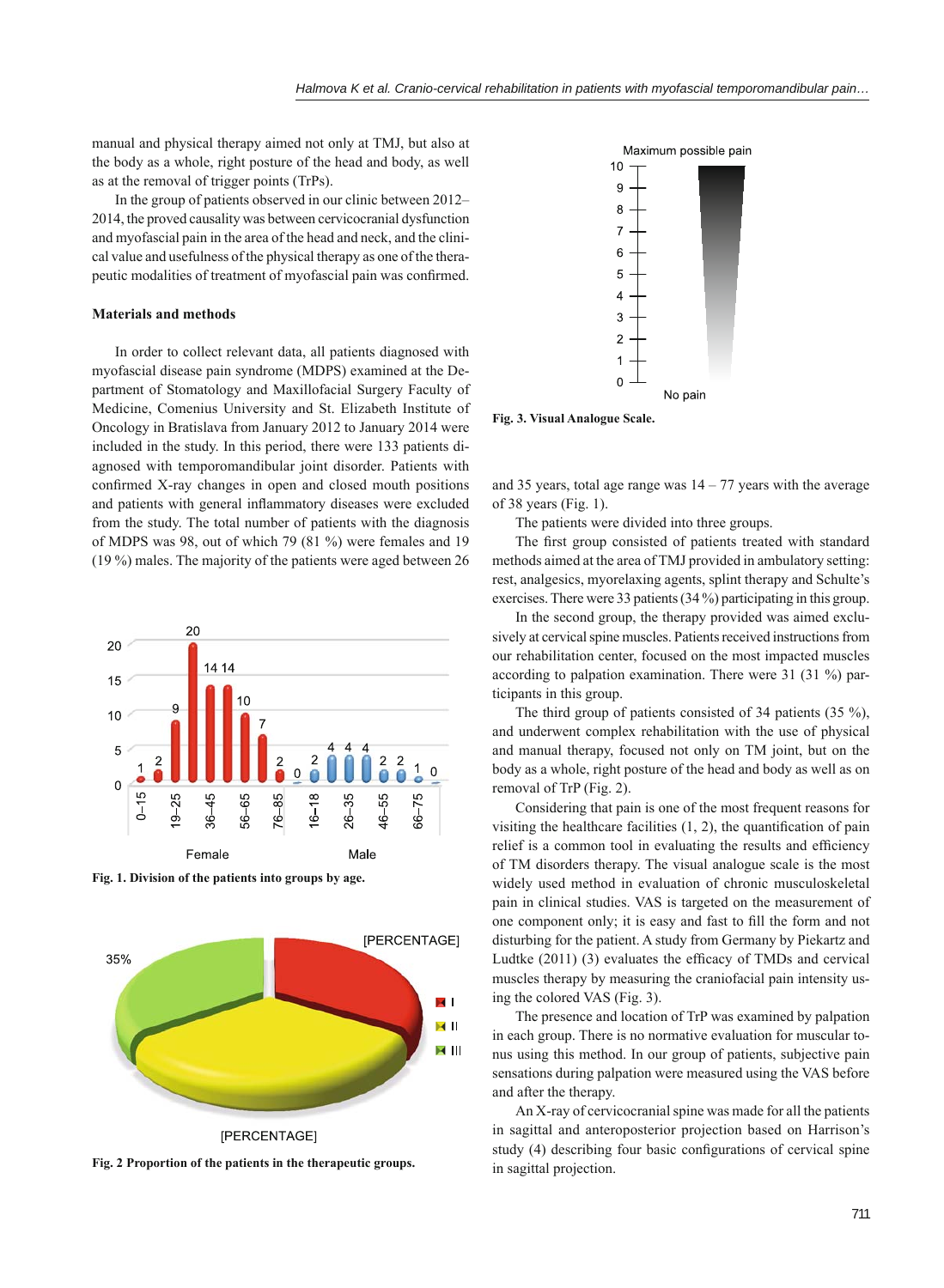# 710 – 713

#### **Results**

Based on X-ray imaging, the problem was recorded in 20 patients in the first group, which stands for  $60.6\%$  of that group.  $64.5$ % of patients in the second group and 58.8 % of patients in the third group had positive X-ray findings (Fig. 4). The overall positive Xray finding was in 61.2% of all the patients with males prevailing.

The presence of TrP in selected muscles before therapy was as follows:  $54.1\%$  (53 patients) in the masseter muscle (MM), 63.5 % in the trapezius muscle (MT) and 65.3 % in the lateral pterygoid muscle (MPTL), showing no statistically significant differences according to χ2-test. TrP were present in the sternocleidomastoid muscle (MSCM) in 75.5 % of patients before the therapy.

The overall presence of TrP after the therapy was in 44.9 % (44 patients) in MM. There was a decrease in palpation tenderness from 54.5 % to 36.4 % in the first group, and from 54.8 % to 45.2 % in the second group. In the third group, the palpation tenderness of TrP in MM remained at the same level of 52.9 % after the therapy.



Fig. 4. X-ray findings of the patients in different groups.



**Fig. 5. Comparison of tenderness in the different groups of patients.**

The overall presence of TrP in MT was reported in 55.1 % of patients. There was no change in the first group; a decrease in palpation tenderness in the second group from 67.7 % (21) to 54.8 % (17), and from 58.8 % (20) to 41.2 % (14) in the third group.

The palpation tenderness for MPTL decreased from 69.7 %  $(23)$  to 33.3 %  $(11)$  in the first group. In the second group, there was an increase from  $67.7\%$  (21) to  $71\%$  (22). In the third group, the tenderness decreased from 58.8  $\%$  (20) to 50  $\%$  (17).

Palpation tenderness of MSCM decreased in total of 60.2 % of treated patients with normal distribution.

Painful sensations of selected muscles were evaluated using VAS before and after the therapy in all groups. According to our results, all three groups reported an improvement, but the overall subjective decrease in pain was reported in as many as 88 % of patients in the third group. There was a significant drop in the occurrence of tenderness of TrPs in the trapezius and sternocleidomastoid muscles in this group when compared to other two groups. In the first and second groups, the relief from pain was reported in 54.55 % and 67.74 %, respectively (Fig. 5).

## **Discussion**

There are several opinions regarding the prevalence of TM disorders; some authors give numbers as high as 60–70 % of population (5, 6). There is a higher proportion of women suffering from this condition according to authors (7, 8). In the last studies, it is reasoned by women's higher sensitivity and by the fact that women are visiting the healthcare facilities more often than men. Up to 80 % of muscular pains in the area of TMJ are caused by muscle pathology (9, 10).

TrPs are formed at the level of muscle fibers as a consequence of hypertonus from misbalanced muscle coordination. Misbalance in the craniocervical part changes the movement strategy which is no longer optimal for certain movements because of the weakening of profound flexors of the neck participating in stabilization of the cervical spine. Their deteriorated function is changing the right position of cervical spine. It all results in an increased tonus of neck extensors and implies the anteflexion of the head. This provokes the nociceptive impulses which imply the activation of non-coordinated stabilizing muscles of the cervical spine. The result of all these is the sensation of pain and the fact that the patient is no longer able to perform the movement in a correct way. The TrPs are being formed in wrongly used muscles and the pain irradiates further on. As a consequence of functional changes in muscles, joint blockages are formed, which are automatically immobilizing a certain segment and limiting the range of motion. There is an increased activity of superficial muscles (e.g. sternocleidomastoid muscle), which are also supporting respiration, and in case of an incorrect habit of upper type of respiration they contribute to increased functional misbalance. The presence of trigger points in MSCM and their relation to cervicocranial dysfunctions was already documented by Lewit (11). The mutual functional connection of the head and jaw, as two segments connected by joint to the cervical spine, influences the position of head and muscle connections influencing these